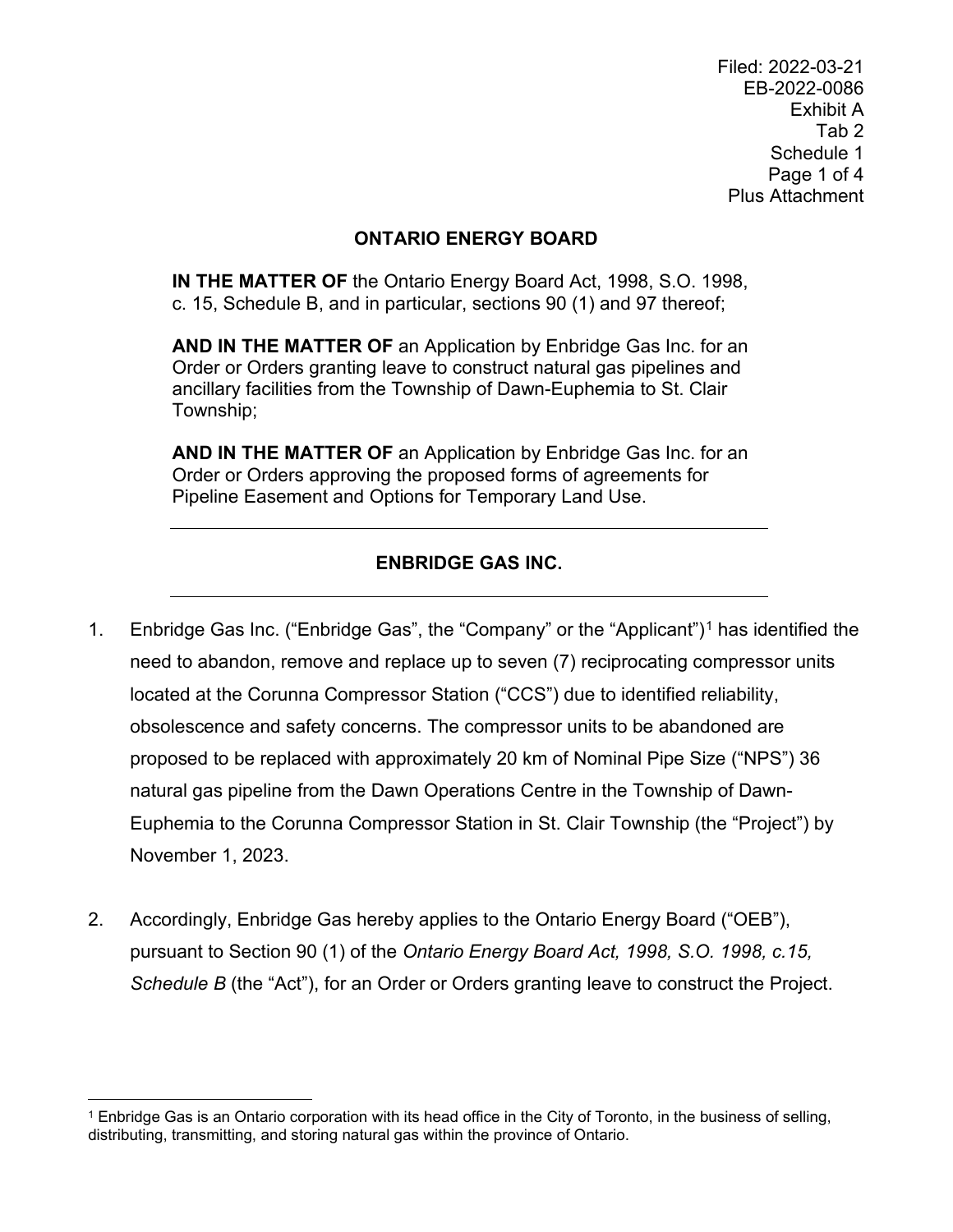Filed: 2022-03-21 EB-2022-0086 Exhibit A Tab 2 Schedule 1 Page 2 of 4 Plus Attachment

- 3. Enbridge Gas also applies to the OEB, pursuant to Section 97 of the Act, for an Order or Orders approving the form of Pipeline Easement agreement and form of Temporary Land Use agreement found in the pre-filed evidence at Exhibit G, Tab 1, Schedule 1, Attachments 3 and 4, respectively.
- 4. For ease of reference and to assist the OEB with preparation of the Notice of Application for this Project, a map of the proposed facilities is included at Attachment 1 to this Exhibit.
- 3. The route and location for the proposed facilities associated with the Project were selected by an independent environmental consultant through the process outlined in the OEB's *Environmental Guidelines for the Location, Construction, and Operation of Hydrocarbon Pipelines and Facilities in Ontario, 7th Edition, 2016* (the "Guidelines").
- 4. The parties affected by this Application are: (i) the owners of lands, government agencies and municipalities over which the pipeline will be constructed; and (ii) Enbridge Gas's customers resident or located in the municipalities, police villages, Indigenous communities and Métis organizations served by Enbridge Gas, together with those to whom Enbridge Gas sells gas, or on whose behalf Enbridge Gas distributes, transmits or stores gas. It is impractical to set out in this Application the names and addresses of such persons because they are too numerous.
- 5. Enbridge Gas requests that the OEB's review of this Application proceed by way of written hearing in English.
- 6. Enbridge Gas requests that the OEB issue the following Orders:
	- i. Pursuant to Section 90 (1) of the Act, an Order granting leave to construct the Project.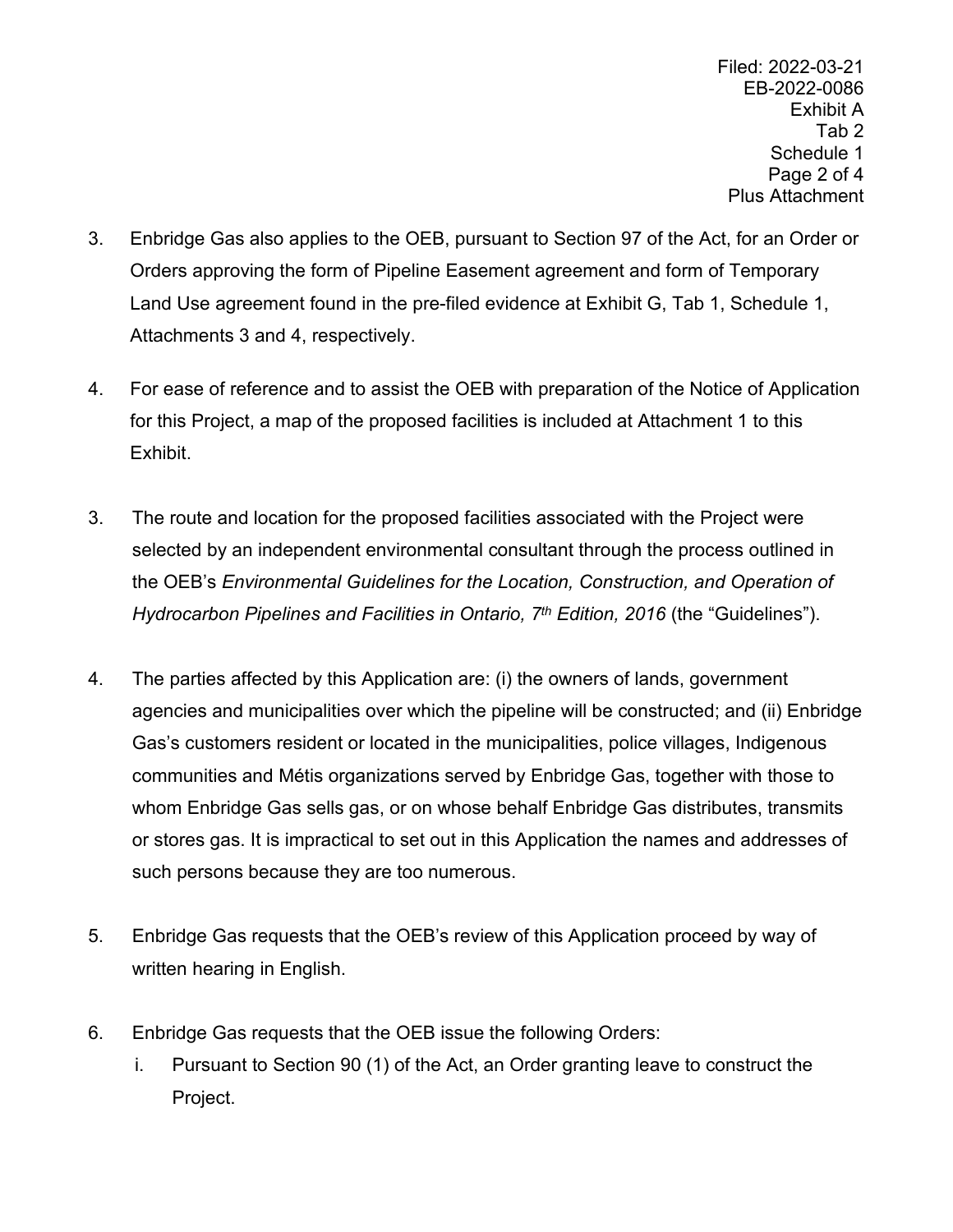Filed: 2022-03-21 EB-2022-0086 Exhibit A Tab 2 Schedule 1 Page 3 of 4 Plus Attachment

- ii. Pursuant to Section 97 of the Act, an Order or Orders approving the form of Pipeline Easement agreement found at Exhibit G, Tab 1, Schedule 1, Attachment 3, and the form of Temporary Land Use agreement found at Exhibit G, Tab 1, Schedule 1, Attachment 4.
- 7. Enbridge Gas requests that all documents relating to the Application and its supporting evidence, including the responsive comments of any interested party, be served on Enbridge Gas and its counsel as follows:

Enbridge Gas Inc.

| Attention:              | <b>Adam Stiers</b><br>Manager, Regulatory Applications – Leave to<br>Construct |
|-------------------------|--------------------------------------------------------------------------------|
| <b>Mailing Address:</b> | P. O. Box 2001<br>50 Keil Drive North<br>Chatham, ON N7M 5M1                   |
| Telephone:              | $(519)$ 436-4558                                                               |
| Fax:                    | $(519)$ 436-4641                                                               |
| Email:                  | adam.stiers@enbridge.com;<br>egiregulatoryproceedings@enbridge.com             |
| -and-                   |                                                                                |
| Attention:              | <b>Tania Persad</b><br><b>Senior Legal Counsel</b><br>Enbridge Gas Inc         |
| <b>Mailing Address:</b> | P. O. Box 650<br>Scarborough, ON<br><b>M1K 5E3</b>                             |
| Telephone:              | $(416)$ 495-5891                                                               |
| Fax:                    | (416) 495-5994                                                                 |